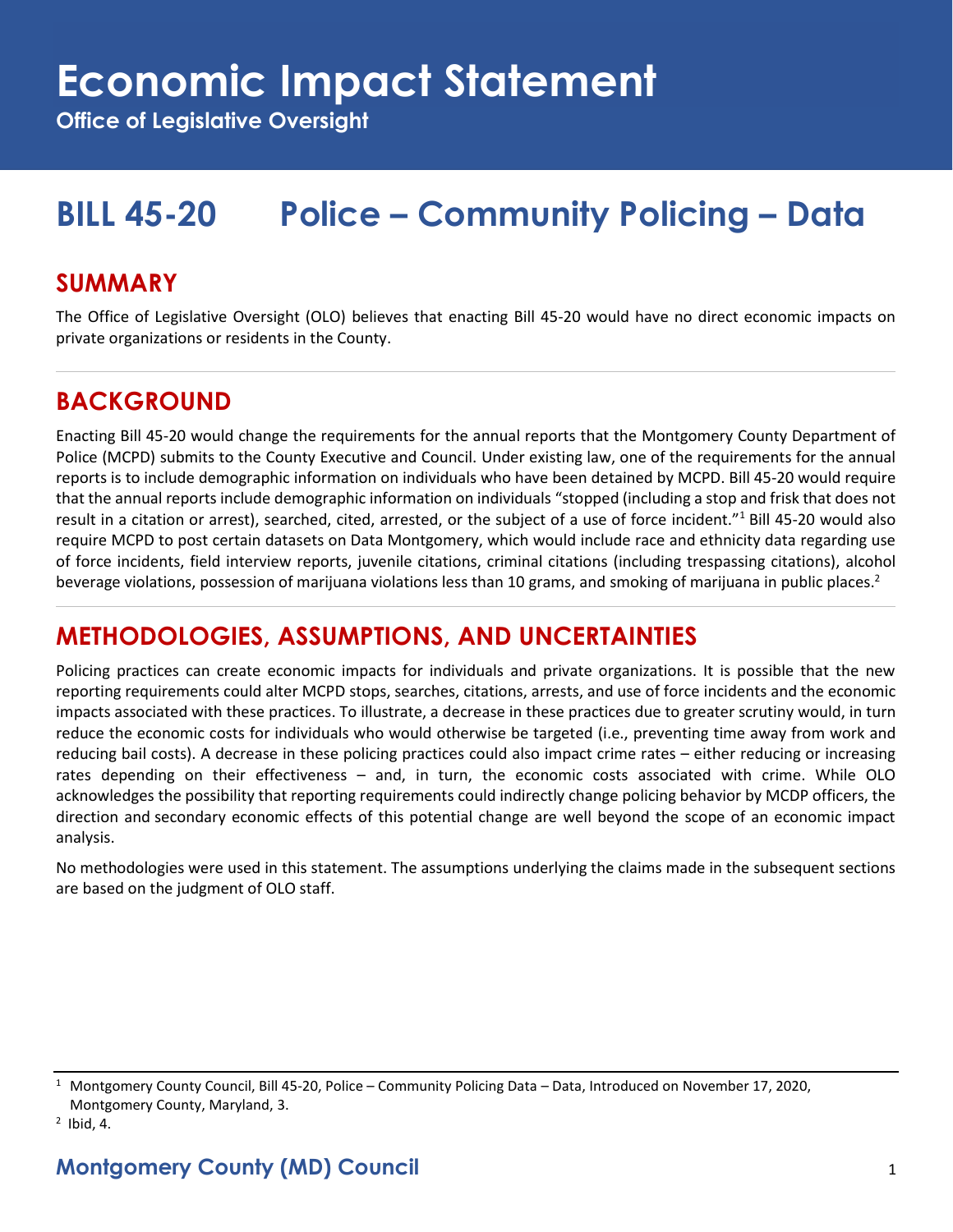# **Economic Impact Statement**

**Office of Legislative Oversight**

## **VARIABLES**

The variables that could affect the economic impacts of enacting Bill 45-20 are the following:

- number of stops, searches, citations, arrests, and use of force incidents; and
- crime rates.

## **IMPACTS**

**WORKFORCE** ▪ **TAXATION POLICY** ▪ **PROPERTY VALUES** ▪ **INCOMES** ▪ **OPERATING COSTS** ▪ **PRIVATE SECTOR CAPITAL INVESTMENT** ▪ **ECONOMIC DEVELOPMENT** ▪ **COMPETITIVENESS**

#### **Businesses, Non-Profits, Other Private Organizations**

OLO believes that Bill 45-20 would have no direct impacts on private organizations in the County in terms of the Council's priority indicators, namely workforce, operating costs, capital investments, property values, taxation policy, economic development and competitiveness.<sup>3</sup>

#### **Residents**

OLO believes that Bill 45-20 would have no direct impacts on County residents in terms of the Council's priority indicators.

## **QUESTIONS FOR CONSIDERATION**

OLO does not recommend any questions regarding the economic impacts of Bill 45-20 for the Council to consider.

### **WORKS CITED**

Montgomery County Council. Bill 10-19, Legislative Branch – Economic Impact Statements – Amendments. Enacted on July 30, 2019. Montgomery County, Maryland.

Montgomery County Council. Bill 45-20, Police – Community Policing – Data. Introduced on November 17, 2020. Montgomery County, Maryland.

## **CAVEATS**

Two caveats to the economic analysis performed here should be noted. First, predicting the economic impacts of legislation is a challenging analytical endeavor due to data limitations, the multitude of causes of economic outcomes, economic shocks, uncertainty, and other factors. Second, the analysis performed here is intended to *inform* the legislative

<sup>&</sup>lt;sup>3</sup> For the Council's priority indicators, see Montgomery County Council, Bill 10-19 Legislative Branch – Economic Impact Statements – Amendments, Enacted on July 30, 2019, Montgomery County, Maryland, 3.